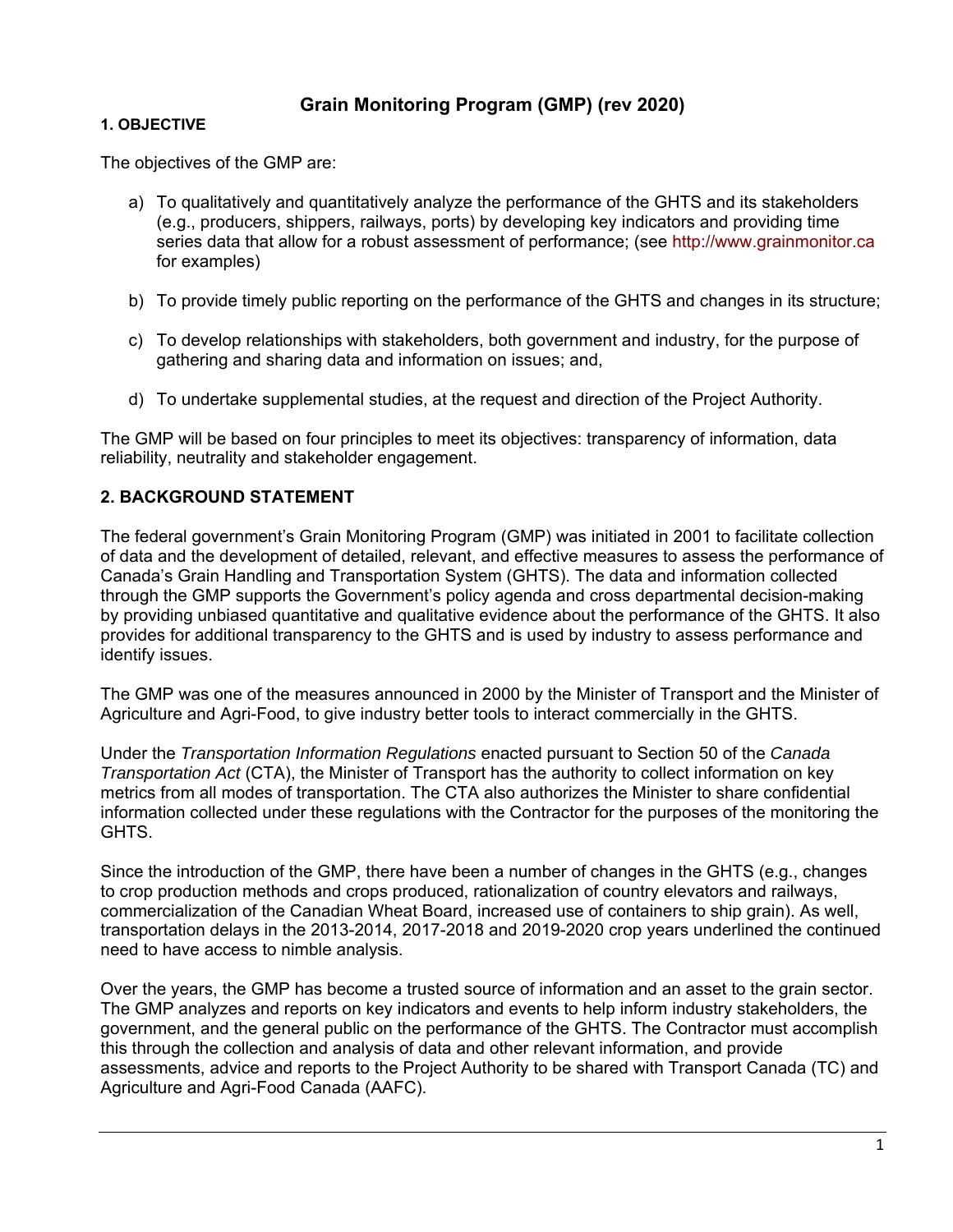The Contractor will develop and maintain working relationships with industry stakeholders and attend and present at relevant meetings and conferences to complement its knowledge of the performance of the GHTS. The Contractor will organize other learning opportunities for federal officials, such as tours of key facilities within the GHTS or other opportunities designed to enhance industry and government stakeholder knowledge of the GHTS.

# **3. REQUIREMENT DESCRIPTION**

#### **3.1. Scope**

The Grain Monitor will provide all stakeholders with a reliable means of assessing how the GHTS is functioning. The main focus of GMP reporting will be indicators measuring operational and management performance of the system as a whole and of each of the major participants, including producers, grain shippers, railways and ports.

These indicators will provide quantitative data on grain production, storage, transit and delivery through the grain supply chain from farm to vessel in terms of speed, cost, reliability and accountability.

In addition, the Contractor will report on changes to the GHTS including, but not limited to:

- $\Box$  Impact of significant events resulting in delays and or lost capacity;
- $\Box$  Integration and consolidation of Canada's GHTS with the North American and global grain marketing and transportation system;
- $\Box$  Shifts in competitive forces due to changes in participants including consolidation or new entrants;
- $\Box$  Changes in infrastructure, crop production, technology or commercial practices;
- $\Box$  Increased use of containerized shipments; and,
- $\Box$  New regulatory frameworks.

The Contractor will report on initiatives taken by the supply chain participants related to the handling, storage, or transportation of grain and on the impacts of changes on the GHTS.

Assessments and reporting will concentrate on operational and financial impacts connected with the movement of grain over time, and will include the identification of any issues with or opportunities for improving the performance of the system.

This work will include:

- 1. Collecting information and data from government and industry stakeholders in accordance with the program parameters;
- 2. Fostering and maintaining collaborative relationships with industry stakeholders;
- 3. Compiling, validating to the best extent possible, and assessing the information and data provided by government departments, agencies and stakeholders;
- 4. Developing and maintaining the necessary physical and information technology systems for collecting, analyzing and maintaining the data and information in a secure manner, consistent with the monitoring design;
- 5. Assessing and reporting on developments in the GHTS that have an impact on system performance and stakeholders that would be of interest to the Ministries of Transport and Agriculture and Agri-Food Canada;
- 6. Preparing concise weekly, monthly and quarterly reports that highlight key quantitative observations and commercial developments. The quarterly reports will provide a statement of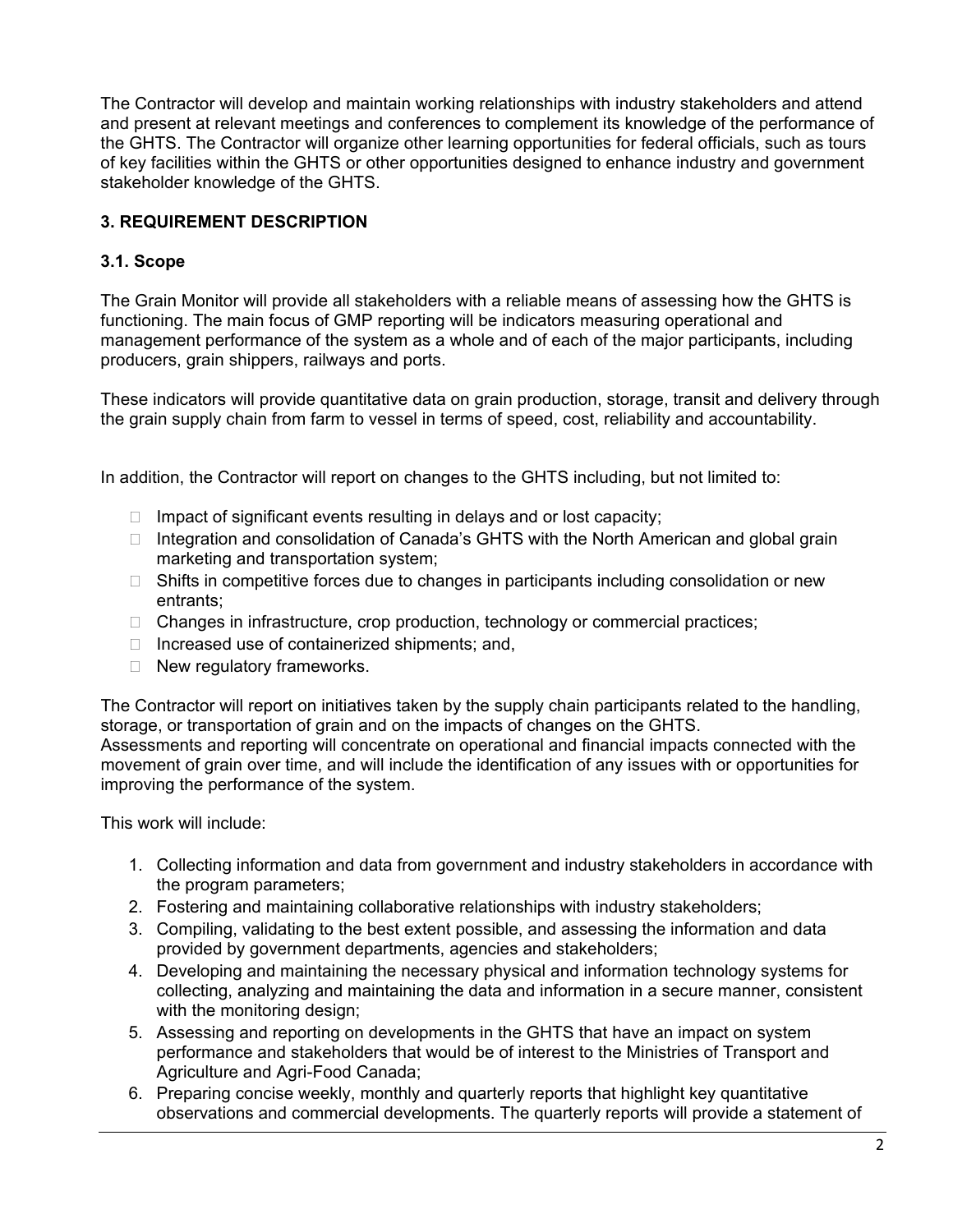the key current events and metrics including but not limited to: the volume and movement of major grain and specialty crops by rail from country elevator to terminal elevator at port; the system efficiency and performance of supply chain stakeholders and the system in general;

- 7. Preparing an annual report and making it available online;
- 8. Preparing an annual data set and making it available online;
- 9. Providing timely updates to online datasets that could be used by stakeholders;
- 10. Participating and presenting at industry meetings and conferences related to grain transportation;
- 11. Making suggestions to the Project Authority on ways to improve the grain monitoring design (deletion, modification or creation of new indicators, such as: railway car order fulfilment; impact of innovation of supply chain performance; distinguishing bulk grain shipments from processor shipments; movement of grain by trucks from producer to primary elevator and primary elevator to destinations in Western Canada; movement of grain by containers whether source loaded or transloaded; forward ocean vessel orders; grain farmer impact ); and,
- 12. Making suggestions to the Project Authority on any identified need for ad hoc studies, presentations, or special reports.

The Contractor will perform these duties in an independent, neutral, and timely manner. The Contractor will not have authority to direct industry stakeholders with regard to policies, practices or procedure, will not act as a facilitator or mediator to resolve disputes among industry stakeholders, nor will it set performance targets or benchmarks for the industry.

The Contractor will be required to establish agreements for the preservation of the historical data set and for developing data for comparison purposes and ongoing reporting. The Contractor will be responsible for developing this data for continuity and comparison purposes.

Examples of GMP weekly, monthly, quarterly, and annual reports delivered under historic contracts can be found at http://www.grainmonitor.ca/.

## **3.2. Deliverables**

The Contractor must provide the Project authority with the following deliverables:

1. **Weekly Report**: A weekly report shall be submitted to the Project Authority each Tuesday covering the previous grain week (a grain week is Sunday to Saturday, and the crop year commences on August 1, before being made available to the public on the Contractor's website. This report will provide a concise snapshot of the following themes and indicators:

- a. Production and Stocks in Storage
- b. Railway Performance
- c. Port Performance

This will include a summary page, where key metrics and analysis will be included, followed by more detailed metrics, tables and time series graphs.

2. **Monthly Report:** Monthly reports shall be submitted to the Project Authority two weeks following the end of the month, before being made available to the public on the Contractor's website. A concise Quarterly Summary Report (including at a minimum the sections listed under the Quarterly Report section below) will be included in the monthly report at the end of every quarter.

Refer to www.grainmonitor.ca for examples. The Contractor will report concisely on, and is encouraged to suggest new data measures in the following areas: